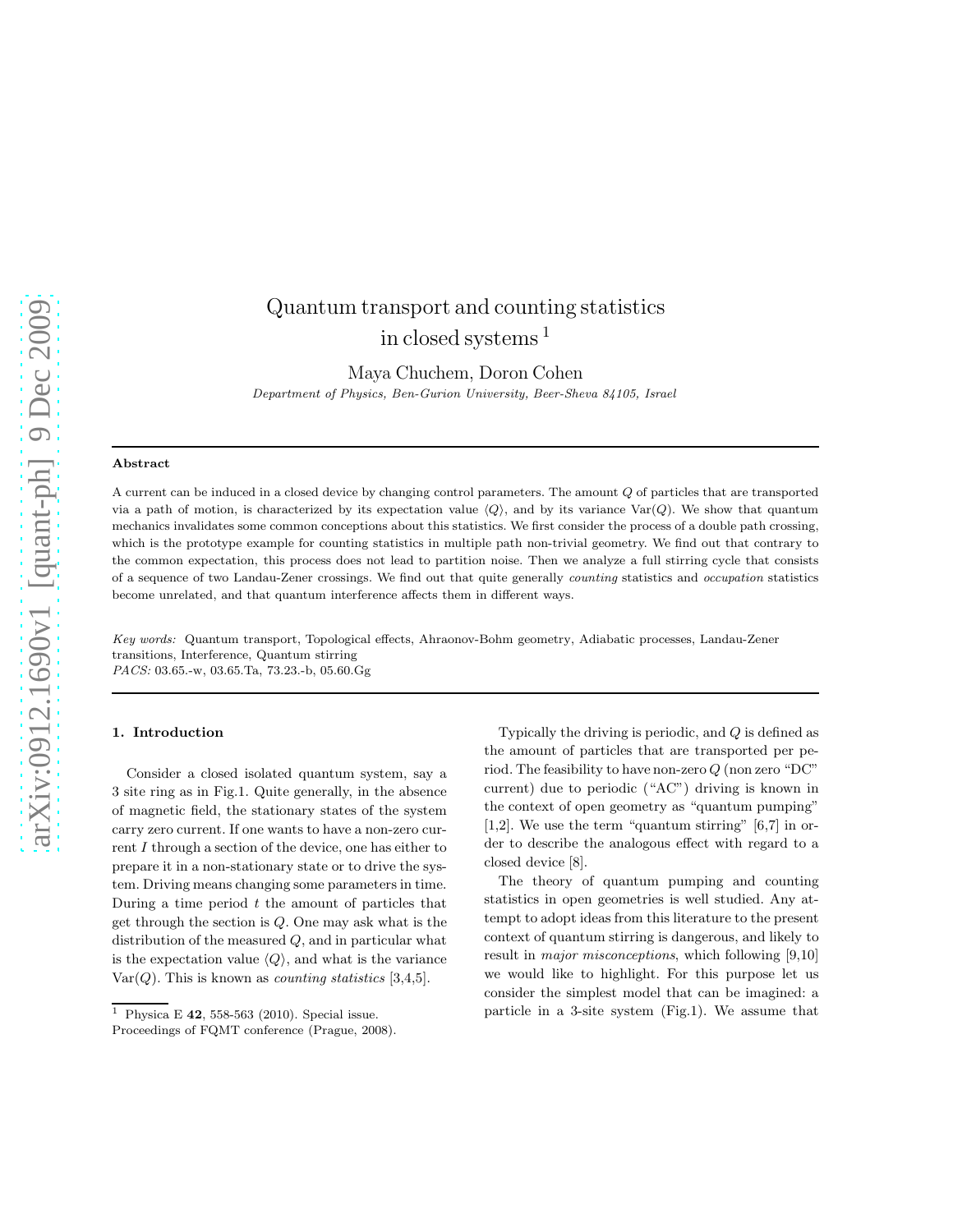

Fig. 1. Toy models that are analyzed in this paper: a particle in a 2 site system (upper illustration), and a particle in a 3 site system (lower illustration). Initially the particle is prepared in the  $|0\rangle$  site where it has a potential energy u. The hopping amplitudes per unit time (the cs) are also indicated. In the case of a 3 site system, the time units are chosen such that the hopping amplitude per unit time between  $|1\rangle$  and  $|2\rangle$  equals unity, while the other amplitudes are assumed to be small  $(|c_1|, |c_2| \ll 1)$ . The current is measured through the dotted section.

we have a control over the potential  $u$  of the left site, and over the couplings  $c_1$  and  $c_2$  that bind the left site to the right sites. The transported  $Q$  is measured through one of these two bonds. Let us introduce two simple questions that will be answered later on.

**Question 1.** – We start with a very negative  $u$  and prepare a particle in the left site. Then we gradually raise u so as to have an adiabatic transfer of the particle to the right side. If we had  $c_1 \neq 0$  but  $c_2 = 0$  one obviously expects in the strict adiabatic limit  $Q = 1$ with zero variance. We ask: what would be the corresponding result if we have  $|c_1| = |c_2|$ , and more generally how does the result depend on the relative size of the couplings? If the  $|c_1|$  coupling is larger, does the result reflect having (say)  $Q = 1$  with 70% probability and  $Q = 0$  with 30% probability?

Question 2. – During a cycle a conventional pump takes an electron from the left lead and ejects it to the right lead. Hence the pumped charge per cycle for a leaky pump is  $Q < 1$ . Now we integrate this quantum pump into a closed circuit and operate it. We ask what is the statistics of  $Q$  in the new (integrated) configuration. Can it be much different? What are the maximal  $\langle Q \rangle$  and minimal Var $(Q)$  that can be achieved per cycle? Are they both proportional to the number of the cycles as in the classical reasoning, leading to  $\sim \sqrt{t}$  sig-



Fig. 2. The adiabatic levels of the 3-site Hamiltonian during one period of a pumping cycle. In the absence of coupling  $(c_1 = c_2 = 0)$  the  $E_0 = u(t)$  level intersects the symmetric  $E_{+} = 1$  level. With non zero coupling these intersections become avoided crossings, and the particle follows adiabatically the thickened lines. For presentation purpose we indicate that either  $c_1$  or  $c_2$  equal zero ("blocked"), but in the general analysis we allow any splitting ratio, including the possibility  $c_1 = c_2$  of having the same amplitude to take either of the two paths.

nal to noise ratio?

Outline. – In the next section we define the model and the counting operator  $\mathcal{Q}(t)$ . In sections 3 and 4 we discuss the restricted quantum-classical correspondence that applies to the analysis of single path crossing, while in sections 5 we consider multiple path geometries. How to treat interference in a sequence of Landau-Zener crossings and the analysis of quantum stirring are discussed in section 6. The long time counting statistics is discussed in sections 7 and 8. The relation to the theory of spreading and dissipation is illuminated in section 9. The main observations are summarized in section 10.

## 2. Modeling

We consider the 3 site system of Fig.1 which is described by the Hamiltonian

$$
\mathcal{H} = \begin{pmatrix} u & c_1 & c_2 \\ c_1 & 0 & 1 \\ c_2 & 1 & 0 \end{pmatrix}
$$
 (1)

We label the sites by  $i = 0, 1, 2$ . We have control over the potential  $E_0 = u$  of the left site (#0). The two right sites  $(\#1 \text{ and } \#2)$  are permanently coupled to each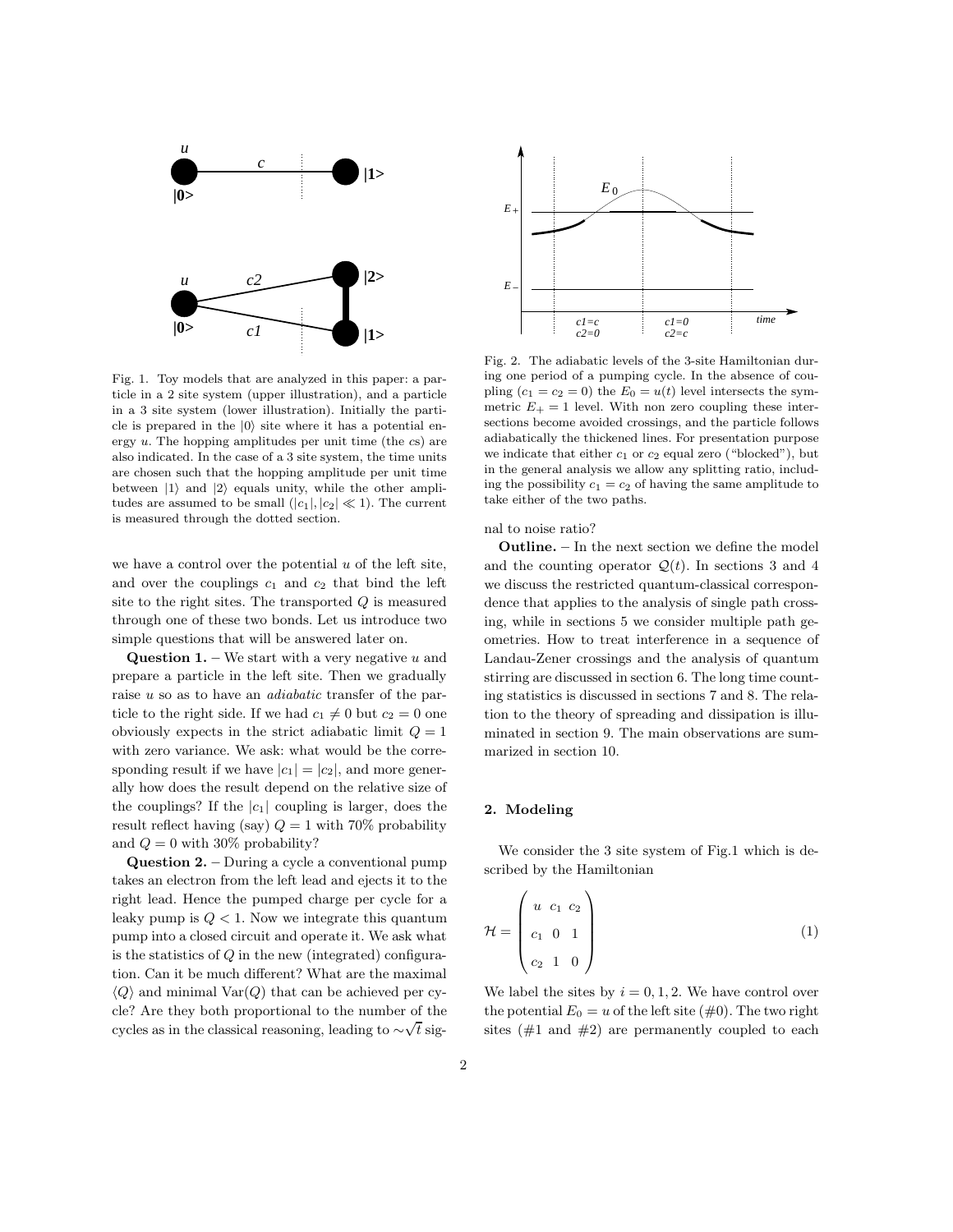other forming a double well with energy levels  $E_-= -1$ and  $E_{+} = +1$ . We also have relatively small couplings  $(|c_1|^2, |c_2|^2 \ll 1)$  that allow transitions between the left and the right sites.

Later we consider the stirring cycle which is described in Fig.2. Its operation is inspired by the common peristaltic mechanism. Namely, the coupling constants  $c_1$  and  $c_2$  are regarded as "valves". In the first half of the cycle  $c_2 = 0$  and u is raised, leading to an adiabatic transfer from-left-to-right via the  $0 \mapsto 1$  bond. In the second half of the cycle  $c_1 = 0$  and u is lowered, leading to an adiabatic transfer from-right-to-left via the  $0 \mapsto 2$  bond. The net effect is to pump one particle per cycle.

The matrix representation of the operator which is associated with the current through the  $0 \mapsto 1$  bond is

$$
\mathcal{I} = \begin{pmatrix} 0 & ic_1 & 0 \\ -ic_1 & 0 & 0 \\ 0 & 0 & 0 \end{pmatrix}
$$
 (2)

In the Heisenberg picture the time dependent current operator is defined as  $\mathcal{I}(t) = U(t)^{\dagger} \mathcal{I} U(t)$ , where  $U(t)$ is the evolution operator. Consequently the counting operator is defined as

$$
Q = \int_0^t \mathcal{I}(t')dt' \tag{3}
$$

The counting operator, unlike the current operator, is not a conventional observable in quantum mechanics. What can be measured in practice are only the first two moments of Q, which are  $\langle Q \rangle$  and Var(Q). Still, on the mathematical side, it is convenient to treat  $\mathcal Q$ the same way as one treats conventional observables. Namely, to regards its eigenvalues  $Q_r$  as the possible outcomes of a measurement, and to associate with a given preparation  $\psi$  a probability distribution

$$
P(Q_r) = |\langle Q_r | \psi \rangle|^2 \quad \text{[naive!]} \tag{4}
$$

We shall refer to  $Eq.(4)$  as the *naive* definition of the full counting statistics. The physical definition of  $P(Q)$ is much more complicated [3,4], but it leads to the same first and second moments [9]. In the present paper we are not interested in the full counting statistics, but only in the first two moments, and therefore, for presentation purpose, we adopt the naive point of view.

## 3. Single path crossing

Let us consider first the very simple case of 2-site systems with left site  $(\#0)$  and right site  $(\#1)$ . The particle is prepared in the left site and after some time has some probability p to be found in the right site. This probability can be regarded as the expectation value of the occupation operator  $N$  that has the eigenvalues 0 or 1 depending on whether the particle is in state  $\#0$ or state  $#1$ .

In the classical analysis the possible outcomes of a measurement are  $N = Q = 1$  if the particle goes from left to right, and  $N = Q = 0$  otherwise. Obviously one should find out that

$$
P(Q) = \begin{cases} p & \text{for } Q = 1 \\ 1-p & \text{for } Q = 0 \end{cases}
$$
 (5)

It follows that the *k*<sup>th</sup> moment is  $\langle \mathcal{Q}^k \rangle = p$  and therefore

$$
\langle \mathcal{Q} \rangle = p \tag{6}
$$

$$
Var(Q) = (1-p)p \tag{7}
$$

In the quantum mechanical treatment the counting operator is the integral over the current operator which has zero trace, so it should also be a  $2\times 2$  traceless Hermitian matrix which we write in the  $i=0, 1$  basis as

$$
Q = \begin{pmatrix} +Q_{\parallel} & iQ_{\perp} \\ -iQ_{\perp}^* & -Q_{\parallel} \end{pmatrix}
$$
 (8)

If the particle is initially prepared in the  $#0$  site then  $\langle \mathcal{Q} \rangle = Q_{\parallel}$  and  $\text{Var}(Q) = |Q_{\perp}|^2$ . So now the question arises whether one should expect an agreement between the quantum result and the classical results for the first and second moments. In the next section we argue that for a single path geometry the answer is yes: The first and second moments of Q should both equal p. It follows that the matrix that represents the counting operator in the  $i=0, 1$  basis is expressible in terms of  $p$  and an extra phase:

$$
Q = \begin{pmatrix} +p & i\sqrt{(1-p)p} e^{i\phi} \\ -i\sqrt{(1-p)p} e^{-i\phi} & -p \end{pmatrix}
$$
 (9)

Later we are going to use this expression as a building block in the analysis of a multiple crossing scenario.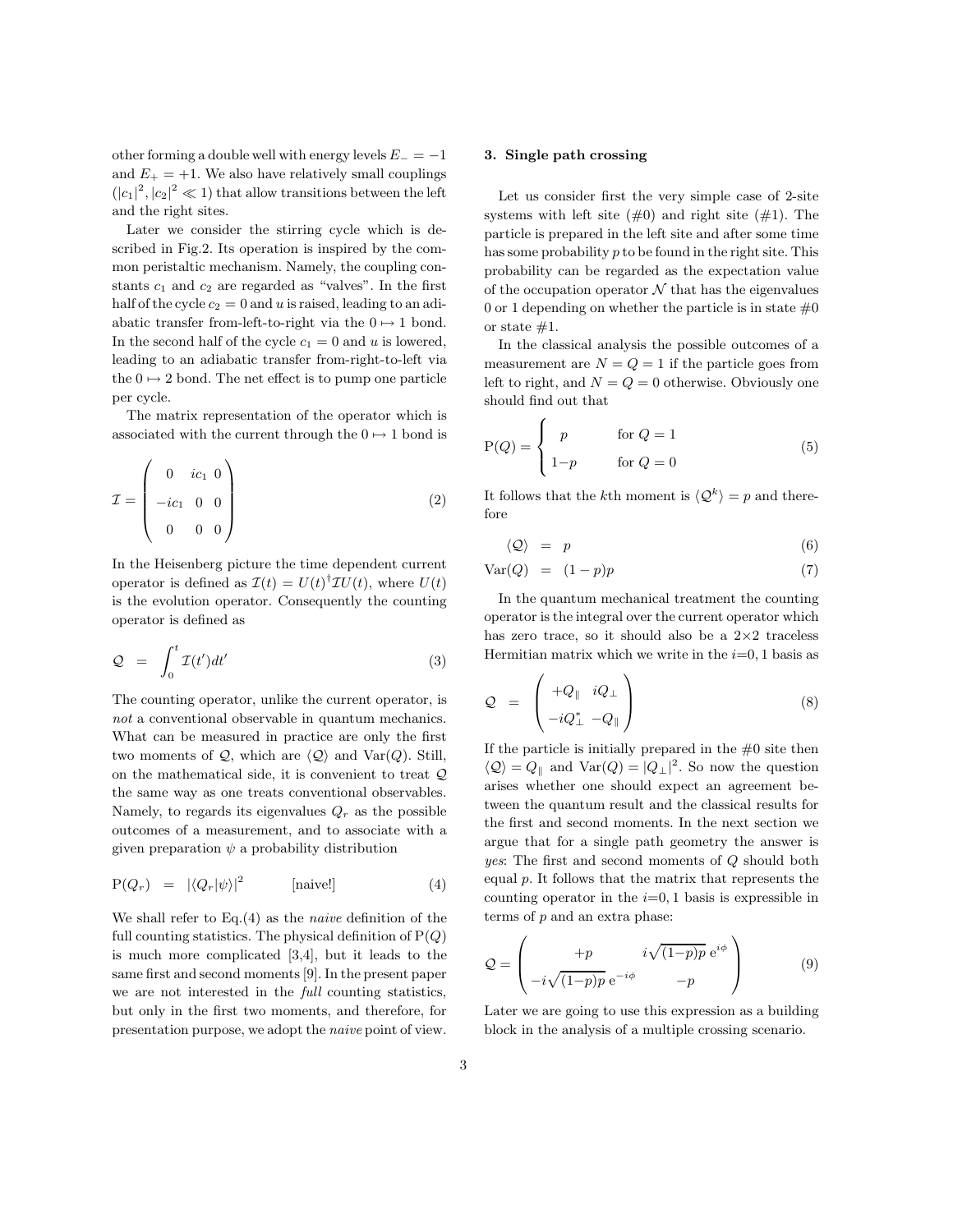For completeness we note that from the above analysis it follows that the eigenvalues of the counting operator are  $Q_{\pm} = \pm \sqrt{p}$  with

$$
P(Q) = \begin{cases} (1+\sqrt{p})/2 & \text{for } Q = Q_- \\ (1-\sqrt{p})/2 & \text{for } Q = Q_+ \end{cases}
$$
 (10)

which should be contrasted with Eq.(5). The proper analysis [9] of the full counting statistics gives a more complicated quasi-distribution that neither agrees with the naive nor with the classical result, but still has the same first and second moments.

The above analysis has assumed nothing about the detailed form of the 2×2 Hamiltonian. We merely had assumed that the particle was prepared in site  $#0$ , and that after time  $t$  there is some probability  $p$  to find the particle in site  $#1$ . However, in the later sections we are going to discuss specifically adiabatic crossings. During such a process the on-site energies  $(E_0=u(t))$  and  $E_1 = \text{const}$  cross each other, and due to the inter-site coupling  $(=c)$  the particle is adiabatically transferred from  $\#0$  to  $\#1$ . Still there is some small probability for a non-adiabatic transition, so called Landau-Zener transition [11], that would leave the particle in  $#0$ . There is a well known formula, that allows to calculate the probability of such transition:

$$
P_{LZ} = \exp\left[-2\pi \frac{c^2}{\dot{u}}\right] \tag{11}
$$

Consequently the probability to find the particle in the right side at the end of the process is

$$
p = 1 - P_{LZ} \tag{12}
$$

Note that it becomes 100% in the strict adiabatic limit.

## 4. Quantum-classical correspondence

For a single path transition we can prove that the first two moments of  $Q$  should be in agreement with the classical expectation. This is based on the relation between the occupation operator  $\mathcal N$  (whose eigenvalues are 0 and 1), and the counting operator  $Q$  (whose eigenvalues do not have a classical interpretation). The relation is implied by the Heisenberg picture equation of motion:

$$
\frac{d}{dt}\mathcal{N}(t) = \mathcal{I}(t) \tag{13}
$$

Integrating over time we get

$$
\mathcal{N}(t) - \mathcal{N}(0) = \mathcal{Q} \tag{14}
$$

Assuming that the particle is initially prepared in the left site we get for the  $k = 1, 2$  moments of  $Q$ 

$$
\langle \mathcal{Q}^k \rangle = \langle (\mathcal{N}(t) - \mathcal{N}(0))^k \rangle = \langle \mathcal{N}^k \rangle_t = p \tag{15}
$$

It is important to realize that the derivation cannot be extended to the  $k > 2$  moments because  $\mathcal{N}(t)$  does not commute with  $\mathcal{N}(0)$ . In fact it is not difficult to calculate the higher moments: one just has to realize that from Eq.(9) it follows that  $\mathcal{Q}^2 = p\mathbf{1}$ , and consequently the even moments are  $p^{k/2}$ , while the odd moments are  $p^{(k+1)/2}$ . Optionally this result can be obtained from  $Eq.(10)$  as in [9].

In the single path transition problem we say that we have restricted quantum-classical correspondence. The first two moments come out the same as in the classical calculation. Encouraged by this observation let us speculate what should be the results in more complicated circumstances that involve multiple path geometries...

Let us consider our 3 site system (Fig.1). We would like to analyze the first half of the cycle which is described by Fig.2. The particle is initially prepared in the left site. We gradually raise  $u$  so as to have an  $adi$ abatic transfer of the particle to the right side. The occupation probability of the right side at the end of the process is denoted by p. But now we have to remember that the particle could get there either via the  $0 \mapsto 1$ bond or via the  $0 \mapsto 2$  bond. Motivated by a stochastic point of view one may argue that the process is like partitioning of a current, and therefore

$$
\langle \mathcal{Q} \rangle = \lambda p \tag{16}
$$

$$
Var(Q) = (1 - \lambda p)\lambda p
$$
 [stochastic] (17)

where the splitting ratio is

$$
\lambda = \frac{|c_1|^2}{|c_1|^2 + |c_2|^2}
$$
 [stochastic] (18)

If for example we have a strict adiabatic process with  $p = 1$  and the splitting ratio is  $\lambda = 1/2$ , then the stochastic expectation is to have  $Var(Q) = (1/2)^2$ . Furthermore, considering a multi-cycle stirring process,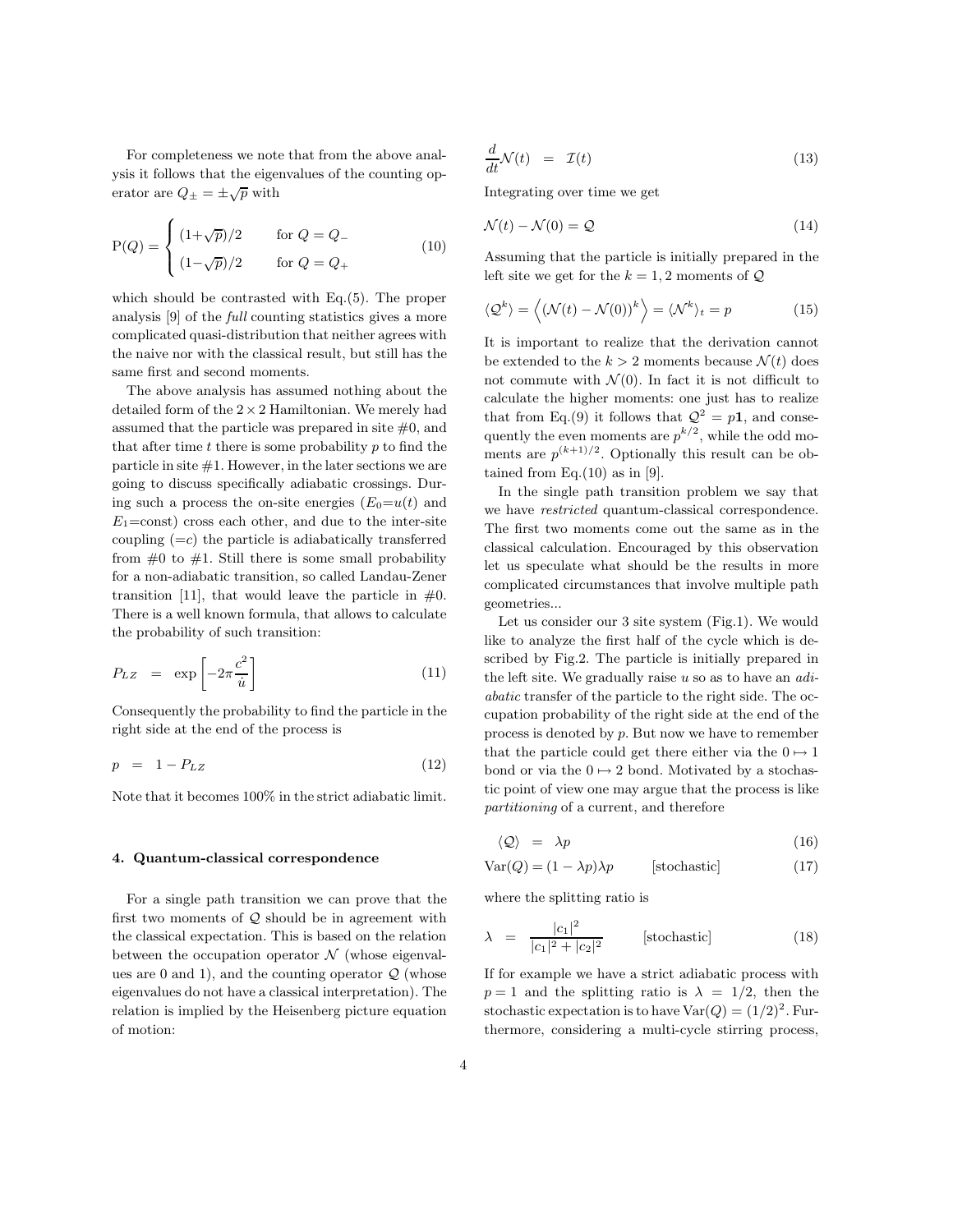one may argue that the variance should be accumulated in a stochastic manner:

$$
Var(Q) \propto time \qquad [stochastic] \tag{19}
$$

All the results above that are labeled as 'stochastic' might apply in the case of a non-coherent processes, or in the case of open geometries with leads attached to equilibrated reservoirs. Below we are going to show that the above 'stochastic' results do not apply to the analysis of coherent transport in multiple path closed geometries.

## 5. Double path adiabatic crossing

For  $c_1 = c_2 = 0$  the 3 site Hamiltonian of Eq.(1) is diagonal in the  $|E_0\rangle$ ,  $|E_-\rangle$ ,  $|E_+\rangle$  basis. If we limit ourselves to processes which involve adiabatic crossings of  $|E_0\rangle$  and  $|E_+\rangle$ , as in Fig.2, then transitions to  $|E_-\rangle$  can be neglected and we can work with a  $2 \times 2$  Hamiltonian in the  $|E_0\rangle$  and  $|E_+\rangle$  representation

$$
\mathcal{H} = \begin{pmatrix} u(t) & c \\ c & 1 \end{pmatrix} \tag{20}
$$

where  $c = (c_1+c_2)/\sqrt{2}$ . In the same representation the current operator of Eq.(2) takes the form

$$
\mathcal{I} = \lambda \begin{pmatrix} 0 & ic \\ -ic & 0 \end{pmatrix} \tag{21}
$$

where the splitting ratio is

$$
\lambda = \frac{c_1}{c_1 + c_2} \tag{22}
$$

which should be contrasted with the stochastic expression Eq.(18). If we had  $\lambda = 1$  it would be the same problem as single path crossing. The multiple path geometry is reflected in having  $\mathcal{I} \mapsto \lambda \mathcal{I}$  and consequently  $\mathcal{Q} \mapsto \lambda \mathcal{Q}$ . It follows that

$$
\langle \mathcal{Q} \rangle = \lambda p \tag{23}
$$

$$
Var(Q) = \lambda^2 (1 - p)p \tag{24}
$$

The latter expression for the variance should be contrasted with the stochastic expression Eq.(17). We now turn to discuss two surprises that are associated with the above results.

The first surprise comes out from  $Eq.(22)$ : it is the possibility to have  $\lambda$  outside of the range [0, 1]. This happens if  $c_1$  and  $c_2$  are opposite in sign and close in absolute value. So we can cook a cycle such that the splitting is into 700% in one path and −600% in the other. What does it mean? After some reflection one realizes that a proper way to describe the dynamics is to say that the driving  $\dot{u}$  induces a circulating current in the system. Using a classical-like phrasing one may argue that during the transition the particle can encircle the ring 6 times before it makes the final crossing to the right side.

The second surprise comes out from  $Eq.(24)$ : it is the way in which  $\lambda$  appears in the variance calculation. Consider for example a strict adiabatic process with  $p = 1$ . If say  $\lambda = 1/2$  we do not get  $Var(Q) = (1/2)^2$ but rather  $Var(Q) = 0$ . One may say that we do not have an incoherent partitioning of the current, but rather a noiseless exact splitting of the wavepacket. This should be contrasted with the common picture of getting shot noise due to partition of current in open geometries.

## 6. Quantum stirring

We can use the results that have been obtained in previous sections in order to calculate Q for the full stirring cycle which is described in Fig.2. For this purpose we regard the full stirring cycle as a sequence of two Landau Zener crossings, where the first is characterized by a splitting ratio  $\lambda_{\circlearrowleft}$  while the second is characterized by a different splitting ratio  $\lambda_{\circ}$ . The net effect is

$$
\langle \mathcal{Q} \rangle = \lambda_{\circlearrowleft} - \lambda_{\circlearrowright} + \mathcal{O}(P_{\mathrm{LZ}}) \tag{25}
$$

An optional way to derive this result is to make a full 3 level calculation using the Kubo formula [8]. Here we have bypassed the long derivation by making a reduction to a multiple path crossing problem. The naive expectation is to have  $|Q|$  < 1 if the valves are leaky. But by playing with the splitting ratio we can get  $|Q| \gg 1$ per cycle. In the language of the Kubo formalism [8,6] this happens if the pumping cycle encloses a degener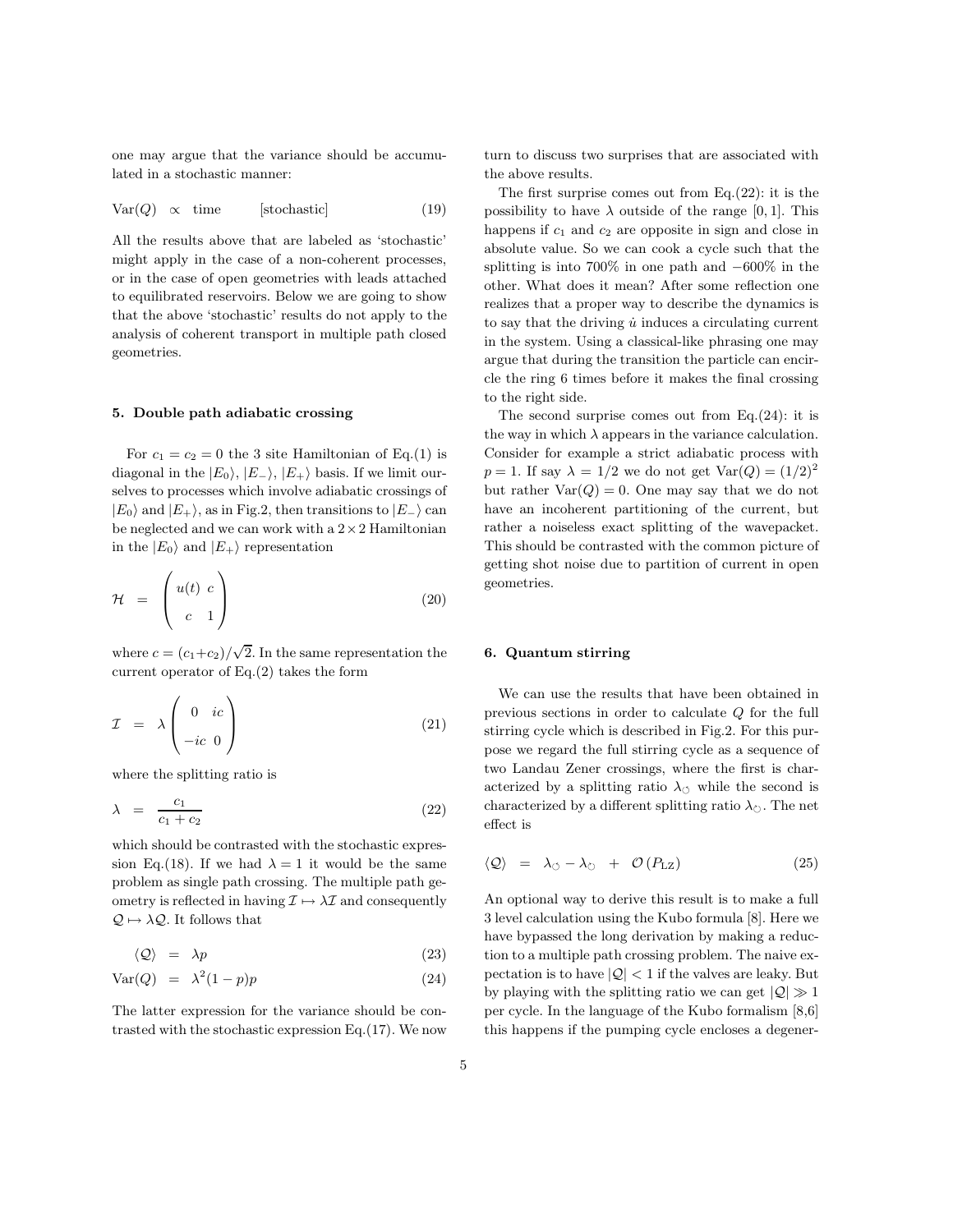acy. A large Q reflects a huge circulating current which is induced by the driving.

We can regard the stirring as an induced persistent current. Having figured out what is  $\langle \mathcal{Q} \rangle$ , the next challenge in line is to calculate the variance  $Var(Q)$ . For this purpose we regard the full stirring cycle as a sequence of two Landau Zener crossings. The one period evolution operator can be written as

$$
U(\text{cycle}) = \left[T U_{\text{LZ}}^{\circlearrowright} T\right] e^{-i\varphi} \left[U_{\text{LZ}}^{\circlearrowleft}\right]
$$
\n(26)

We now explain the ingredients of this expression. The adiabatic approximation for the  $U_{\text{LZ}}$  of a single Landau-Zener crossing is well known (see e.g. [12]):

$$
U_{\text{LZ}} \approx \begin{pmatrix} \sqrt{P_{\text{LZ}}} & -\sqrt{1-P_{\text{LZ}}} \\ \sqrt{1-P_{\text{LZ}}} & \sqrt{P_{\text{LZ}}} \end{pmatrix} \tag{27}
$$

In the strict adiabatic limit  $P_{\text{LZ}} = 0$  and we denote the respective matrix by  $U_{\text{LZ}}^{(0)}$ . In the first and second crossings  $P_{\rm LZ}$  might be different and accordingly we use the notations  $U_{\rm LZ}^{\circlearrowleft}$  and  $U_{\rm LZ}^{\circlearrowright}$ . The diagonal matrix  $\varphi = \text{diag}\{\varphi_+, \varphi_-\}$  contains the dynamical phases that are accumulated in the upper and lower levels during the time between the two crossings, and we use the notation  $\tilde{\varphi}$  for the phase difference. The transposition operator  $T$  is required because in the second half of the cycle the roles of the lower and the upper states are interchanged. The expression for the total Landau-Zener transition probability is an interference of the two possible ways to get to the upper level, either by making the transition in the first crossing or in the second crossing:

$$
p \approx \left| \sqrt{P_{\rm LZ}^{\circlearrowleft}} - e^{i\tilde{\varphi}} \sqrt{P_{\rm LZ}^{\circlearrowright}} \right|^2 \tag{28}
$$

Physically p is the probability not to come back to the initial site. The strict adiabatic limit is  $p = 0$ .

We turn now to calculate  $Q$  in leading order for  $P_{\text{LZ}} \ll 1$ . The operator  $\mathcal{Q}^{\circlearrowleft}_{\text{LZ}}$  is obtained by integrating over  $\mathcal{I}(t) = U(t)^{\dagger} \mathcal{I} U(t)$  with  $U(t) = U_{\text{LZ}}^{\circlearrowleft}(t)$ . But in the second half of the cycle  $U(t)$  is given by Eq.(26), with  $U_{\rm LZ}^{\circlearrowright}$  replaced by  $U_{\rm LZ}^{\circlearrowright}(t).$  Consequently we get

$$
\int \mathcal{I}(t)dt \approx \mathcal{Q}_{\text{LZ}}^{\circlearrowleft} - \left[ T e^{-i\boldsymbol{\varphi}} U_{\text{LZ}}^{\circlearrowleft} \right]^{\dagger} \mathcal{Q}_{\text{LZ}}^{\circlearrowright} \left[ T e^{-i\boldsymbol{\varphi}} U_{\text{LZ}}^{\circlearrowleft} \right] \right]
$$

The first term in this expression is Eq.(9) multiplied by  $\lambda_{\circ}$ , with the p of Eq.(12), and with  $\phi = -\pi/2$  cor-

responding to the phase convention in Eq.(27). Then the second term in this expression becomes

$$
\lambda_{\circlearrowright} \begin{pmatrix} -(1 - \delta p) & i\delta q \\ -i\delta q & +(1 - \delta p) \end{pmatrix}
$$
 (29)

where

$$
\delta p = +2P_{\rm LZ}^{\circlearrowleft} + P_{\rm LZ}^{\circlearrowright} - 2\sqrt{P_{\rm LZ}^{\circlearrowleft} P_{\rm LZ}^{\circlearrowright}}\cos(\tilde{\varphi})\tag{30}
$$

$$
\delta q = -2\sqrt{P_{\rm LZ}^{\circlearrowleft}} + \sqrt{P_{\rm LZ}^{\circlearrowright}} \, \exp(i\tilde{\varphi}) \tag{31}
$$

It is easily verified that for  $\lambda = 1$  we have indeed an agreement with the restricted quantum-classical correspondence relation of Eq.(15) where  $p$  is given by Eq.(28). For  $\lambda \neq 1$  the result for the expectation value  $\langle \mathcal{Q} \rangle$  is in agreement with Eq.(25). For the variance we get

$$
Var(Q) \approx \left| \tilde{\lambda}_{\circlearrowleft} \sqrt{P_{\rm LZ}^{\circlearrowleft}} + e^{i\tilde{\varphi}} \lambda_{\circlearrowright} \sqrt{P_{\rm LZ}^{\circlearrowright}} \right|^2 \tag{32}
$$

where  $\tilde{\lambda}_{\circlearrowleft} = \lambda_{\circlearrowleft} - 2\lambda_{\circlearrowright}$ . This is a generalization of a result that we had obtained using an adiabatic formalism in a previous publication [10]. The appearance of  $\tilde{\lambda}_{\circlearrowleft}$ instead of  $\lambda_{\circ}$  reflects the definite site preparation at  $t = 0$ , and therefore it did not emerge in the adiabatic calculation where  $t = 0$  has no special meaning. Notice that the adiabatic approximation with  $\tilde{\lambda}_{\circlearrowleft} = \lambda_{\circlearrowleft}$  is formally obtained by replacing  $U_{\text{LZ}}$  with  $U_{\text{LZ}}^{(0)}$ .

One should realize that the interference expresses itself differently in the expressions for  $p$  and for  $\text{Var}(Q)$ . One may re-phrase this observation by saying that for a 3-site ring geometry, unlike the case of a 2-site geometry, there is no trivial relation between the counting statistics and the occupation statistics.

## 7. Long time statistics of induced currents

In this section we would like to consider the long time behavior of the counting statistics for either non-driven or periodically driven systems. In the latter context it is convenient to define  $U \equiv U(T)$  as the one-period (Floque) evolution operator, and  $\mathcal{Q} \equiv \mathcal{Q}(T)$  as the oneperiod counting operator, where  $T = 1$  is the period. The interest is in the counting statistics after  $t$  periods. Accordingly Eq.(3) takes the form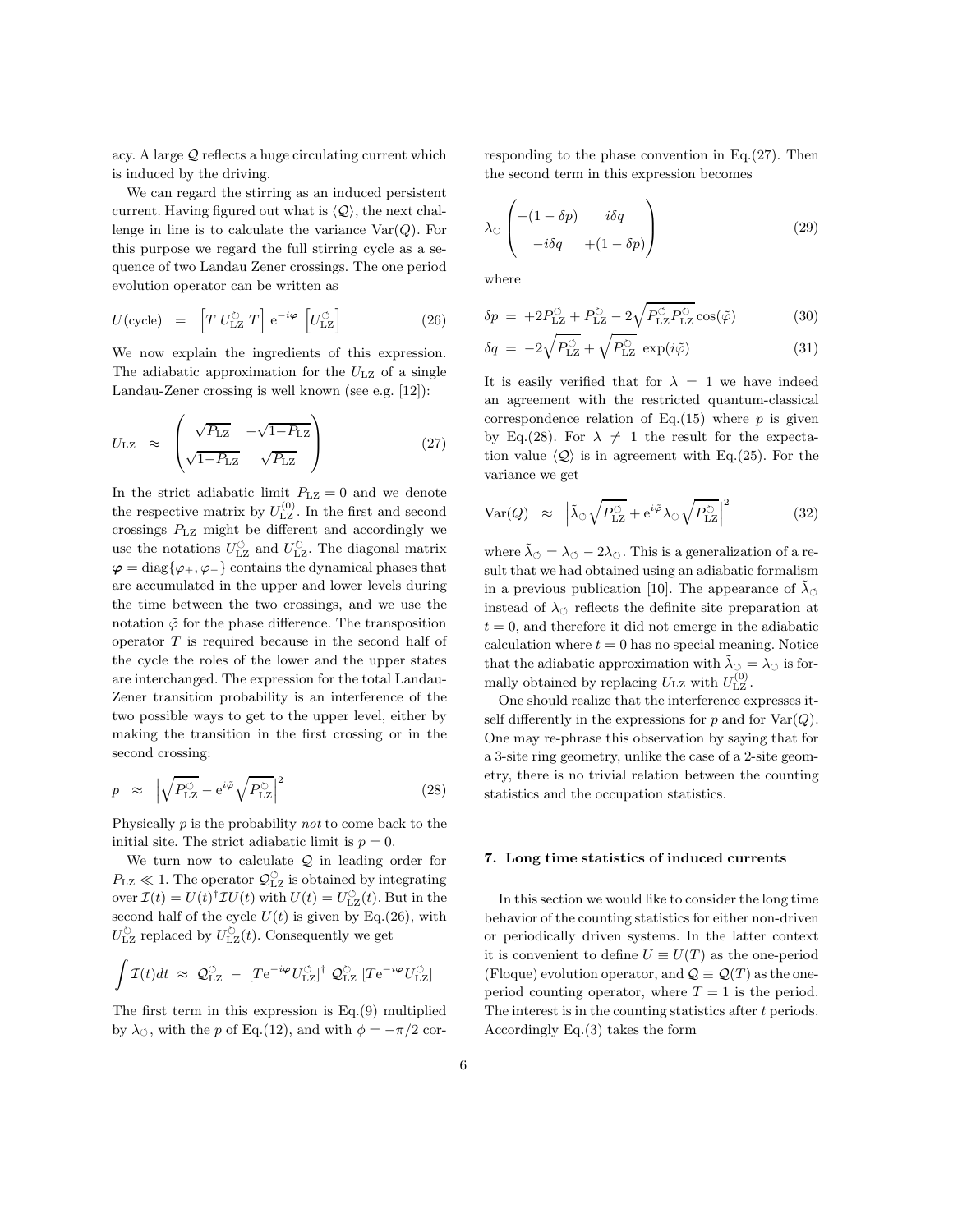$$
\mathcal{Q}(t) = \int_0^t \mathcal{I}(t')dt' = \mathcal{Q} + U^{-1}\mathcal{Q}U + \dots + U^{-t}\mathcal{Q}U^t
$$

It should be clear that in this latter discrete version the operator  $\mathcal{Q}$  (which is like flow per period), plays the same role as the operator  $\mathcal I$  (flow per unit time). For this reason we are not going to duplicate the discussion below, and stick to continuous time notations. Having defined  $\mathcal I$  as the current trough a specified bond (or more generally it would be replaced by the flow perperiod), we can decompose it into a "DC" part and oscillatory part as follows:

$$
\mathcal{I}(t) = \sum_{n,m} |n\rangle e^{i(E_n - E_m)t} I_{nm} \langle m| \equiv \bar{\mathcal{I}} + \delta \mathcal{I}(t) \quad (33)
$$

where

$$
\bar{\mathcal{I}} \equiv \sum_{E_n = E_m} |n\rangle I_{nm} \langle m| \tag{34}
$$

In the absence of magnetic fields the stationary state of non-driven system is characterized by zero "DC" current and we get  $\bar{\mathcal{I}}=0$ , unless the Hamiltonian has a degeneracy. For a periodically driven systems  $n$  are defined as the eigenstates of the Floque operator and in general we have  $\bar{\mathcal{I}} \neq 0$ . Accordingly

$$
Q(t) = t\overline{\mathcal{I}} + \sum_{E_n \neq E_m} |n\rangle \left[ i \frac{1 - e^{i(E_n - E_m)t}}{E_n - E_m} \right] I_{nm} \langle m|
$$

The non-zero elements of the oscillatory term are all off-diagonal, while those of  $\bar{\mathcal{I}}$  may be both diagonal and non-diagonal. However, without loss of generality we can choose the *n* basis such that  $\overline{\mathcal{I}}$  is diagonal. If the preparation is a superposition of Floque eigenstates, then both the average and the dispersion grow linearly. Accordingly, in general, the asymptotic value of the relative dispersion  $\sqrt{\text{Var}(Q)}/\langle Q \rangle$  does not go to zero. In order to make it go to zero we have to especially prepare the system in an  $n$  eigenstate. For such special preparation  $\langle \mathcal{Q}(t) \rangle$  grows linearly while the dispersion is oscillating around a constant value:

$$
\begin{aligned} \text{Var}(Q) &= \sum_{m} \frac{2|I_{nm}|^2}{(E_n - E_m)^2} [1 - \cos((E_n - E_m)t)] \\ &= \overline{\text{Var}(Q)} + \text{oscillations} \end{aligned} \tag{35}
$$

The time averaged value of the dispersion  $\overline{\text{Var}(Q)}$  is given above by the first term (without the cosine). The time averaged value is not always of physical interest.

If only two levels are involved, then  $Var(Q)$  drops to zero periodically. This applies also if several levels are involved, as long as their spacing differences are not resolved. The example in the following section demonstrates these considerations.

## 8. Example for long time counting statistics

The simplest way to illustrate the discussion of the previous section is to consider the counting statistics which is associated with the persistent current in a clean ring. For simplicity we consider  $N$  site ring. The position eigenstates are labeled as  $x = 0, 1, 2, \dots$ , while the momentum eigenstates are labeled as  $p = k_n = (2\pi/N)n$  with  $n = 0, \pm 1, \pm 2, \dots$  The Hamiltonian is

$$
\mathcal{H} = -cD - cD^{-1} = -2c\cos(p) \tag{36}
$$

where  $D = \exp(-ip)$  is the one site displacement operator, and  $c$  is the hopping amplitude. The eigenenergies are  $E_n = -2c \cos(2\pi n/N)$ . Thanks to the  $n \mapsto -n$  degeneracy of the spectrum the ring can support a persistent current even in the absence of a magnetic field. The velocity operator is a three diagonal matrix

$$
v = i[\mathcal{H}, x] = icD - icD^{-1} = 2c\sin(p)
$$
 (37)

We measure the current through the  $0 \mapsto 1$  bond. Accordingly

$$
\mathcal{I} = -ic[|1\rangle\langle 0| - |0\rangle\langle 1|]
$$
\n(38)

We realize that

$$
[\mathcal{I}(t)]_{nm} = -ic\frac{1}{N} \left[ e^{ik_n} - e^{-ik_m} \right] e^{i(E_n - E_m)t}
$$
 (39)

Upon time averaging only the  $n = m$  terms survive and they equal  $-i(1/N)2c\sin(k_n)$ . Thus we have the identification

$$
\bar{\mathcal{I}} = \frac{1}{N}v\tag{40}
$$

If the energies were equally spaced with some level spacing  $\Delta = (2\pi/N)v_F$ , the motion of the particle would be strictly periodic. The period of the motion  $2\pi/\Delta$ would be the time to make one round along the ring. In such case one easily realizes that the variance  $Var(Q)$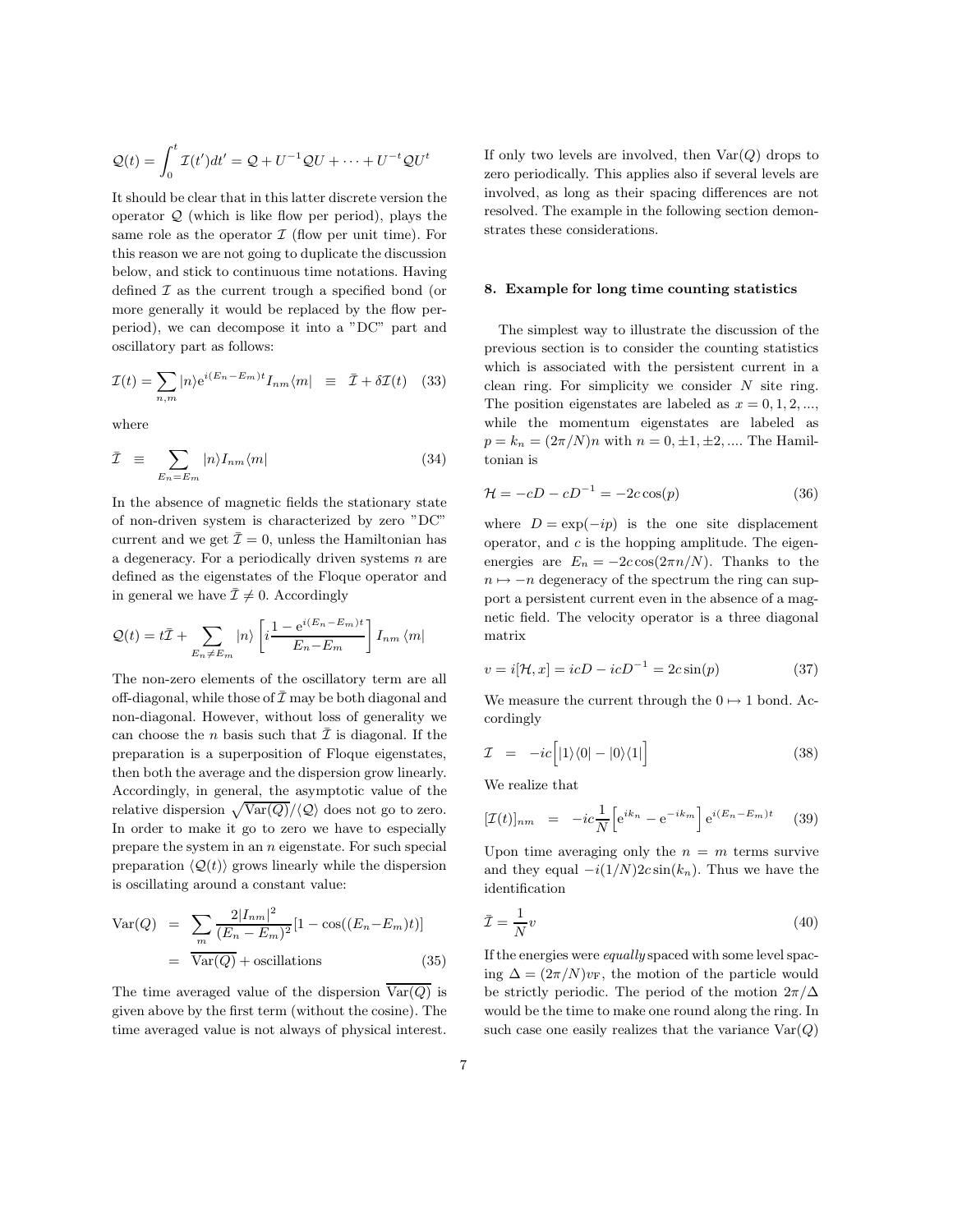becomes zero at the end of each period. But if one takes the true dispersion into account, one realizes that this periodicity is not strict: after some time the quasiperiodic (rather than periodic) nature of the motion is exposed. The long time average of the fluctuating variance can be calculated using Eq.(35), leading to:

$$
\overline{\text{Var}(Q)} = \sum_{m \neq \pm n}^{N} \frac{2|I_{nm}|^2}{(E_n - E_m)^2} \approx \frac{1}{\pi^2} \sum_{\nu=1}^{\infty} \frac{1}{\nu^2} = \frac{1}{6} \qquad (41)
$$

Thus, even if a particle is prepared in a definite stationary velocity eigenstate, still the counting at the end of a period does not yield a certain result. This uncertainty is related to the non-linearity of the spectrum.

## 9. Counting, spreading, and dissipation

The analysis of the long time behavior of the counting statistics along the lines of the previous section is not very illuminating once we turn to consider driven systems of greater complexity. Technically this is because the quasi-energies, unlike  $E_n$  become dense in the  $[0, 2\pi]$  interval. It is therefore more illuminating to observe that in the latter case the theory of counting is strongly related to the theory of spreading in real or in energy space.

Let us assume that we have a ring, and that the current is measured through a section  $x$ . In the tight binding model we can associate a location  $x_i$  with each site, and Eq.(38) is an example for an expression for the current through a section at  $x_0 < x < x_1$ . For a ring of length  $L$  it is convenient to re-define the current operator as:

$$
\mathcal{I} := \frac{1}{L} \int_0^L dx \mathcal{I} = \frac{1}{L} v \tag{42}
$$

which is essentially the velocity operator. Thus we get a relation between the counting operator and the spreading in real space

$$
\mathcal{Q}(t) = \frac{1}{L}(x(t) - x(0)) \tag{43}
$$

where  $x(t)$  is the non-periodic extension of the position operator. This procedure is nice but it should be clear that the re-definition of the current operator implies that possibly important information is lost.

More generally we can define an "associated" physical problem as follows. Assume that the particles are charged (for simplicity we set  $e = 1$ ), and the current is driven by an electro-motive-force (EMF) which is induced by a vector potential

$$
A(x,t) = \Phi(t)\,\delta(x-x_0) \tag{44}
$$

Then the rate of energy absorption is proportional to the current and to the EMF  $(-\dot{\Phi})$ 

$$
\frac{d\mathcal{H}}{dt} = \frac{\partial \mathcal{H}}{\partial t} = \frac{\partial \mathcal{H}}{\partial \Phi} \dot{\Phi} = -\dot{\Phi} \times \mathcal{I}
$$
\n(45)

Thus the transported charge  $Q$  implies energy absorption

$$
Q_{\text{absorption}} \equiv (\mathcal{H}(t) - \mathcal{H}(0)) = -\dot{\Phi} \times \mathcal{Q} \qquad (46)
$$

The energy absorption can be either positive or negative, but if the system is chaotic it can be argued that its dispersion, and hence the average are growing as a function of time. The same applies to  $Q$ . Namely:

$$
Var(Q) = \int_0^t \int_0^t \langle \mathcal{I}(t)\mathcal{I}(t')\rangle dt dt'
$$
 (47)

Thus both the counting statistics and the dissipation reflect the fluctuations of the current (Kubo). This point of view is quite powerful. Instead of thinking about "counting statistics" (which is quite abstract) we can think about "energy absorption" for which we have better intuition and better theoretical tools for analysis.

## 10. Summary

In closed geometries counting statistics does not obey the common stochastic point of view, but rather reflects the coherent nature of the quantum transport. For a single path crossing in a 2 site system the first and second moments coincide with the naive classical expectation due to a restricted quantum-classical correspondence principle that can be established. But more generally, in multiple path geometries, the results are not as naively expected.

In a double path geometry the particle has two paths of transport. The splitting ratio  $\lambda$  would be in the range [0, 1] if the particle were classical. But in the case of coherent transport  $\lambda$  can be any number (either negative